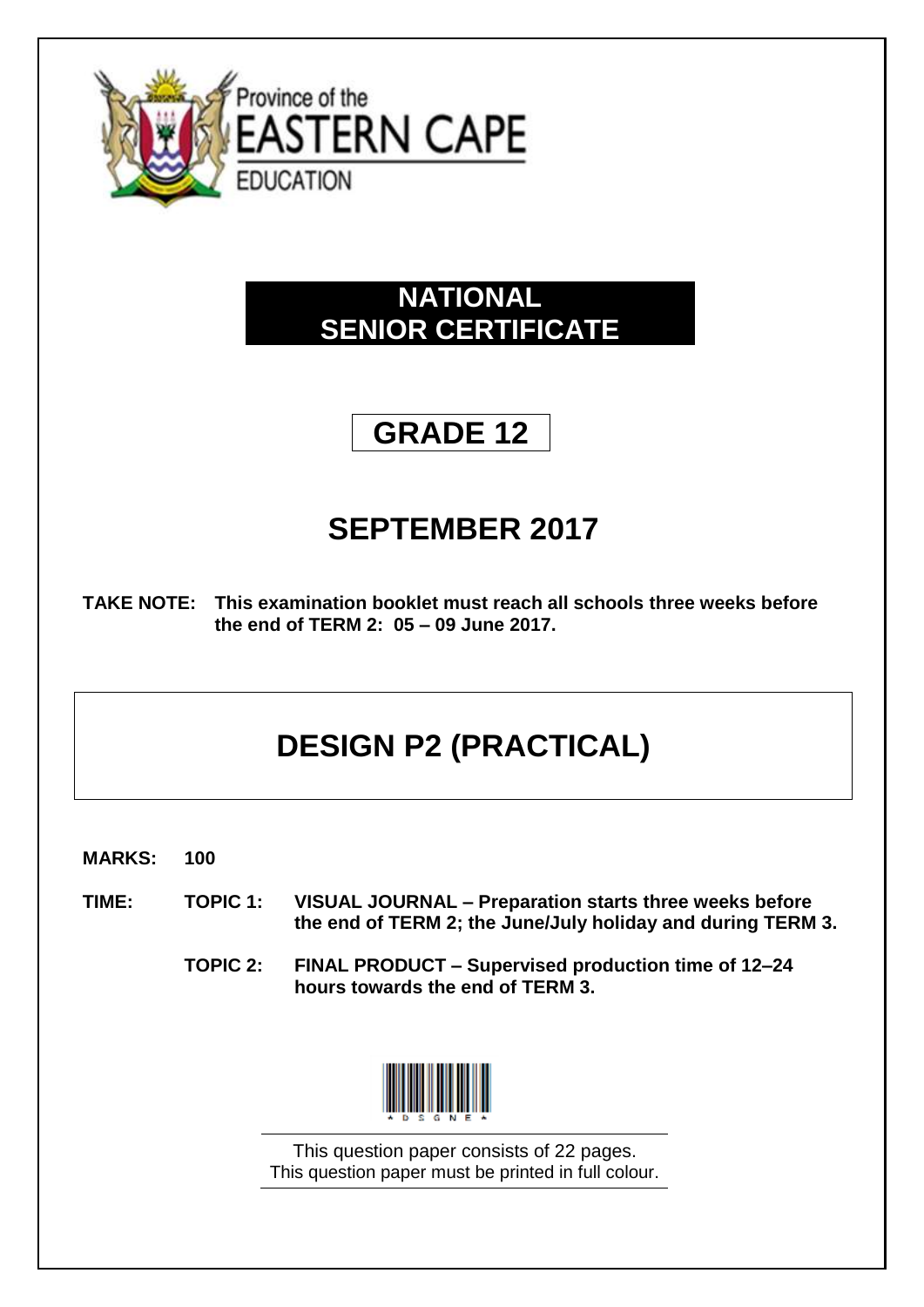# **INSTRUCTIONS TO THE TEACHER**

- 1. **This practical paper should be given to the learners THREE WEEKS BEFORE THE END OF TERM 2** so that they can receive guidance with regard to the brief/theme selection and can start with the **Visual Journal Process**  (TOPIC 1) **during the June/July school holiday.**
- 2. This practical examination paper must be done as the **TERM 3 PRACTICAL TASK (PAT 3)**. It is recommended that **teachers request** their schools **to schedule 12–24 hours** over a number of days **before or during the Trial examination** for completion of the Final Product (TOPIC 2) to familiarise learners with timed and controlled practical examination conditions.
- 3. **Time allocation:**
	- **Visual Journal Process (TOPIC 1):** Preparation to be done during the **June/July school holiday** and at school **during TERM 3.**
	- **Final Product (TOPIC 2):** Completed only at school **during TERM 3** for an estimated time of **12–24 hours** and only once the Visual Journal Process (TOPIC 1) has been completed.
- 4. This practical examination consists of one paper with **two optional briefs/themes.** Learners must choose **ONE** of the two briefs/themes.

It is required that the learner complies with the followingTWO parts of this question paper:

| The Examination Visual Journal (TOPIC 1) | $[50$ marks] |
|------------------------------------------|--------------|
|                                          |              |

• The Examination Final Product (TOPIC 2)

 **[50 marks]**

## **TOTAL: 100 MARKS**

- 5. The learner should choose ONE of the following design categories:
	- Visual Communication/Information Design and Digital Design
	- Surface Design and Two-dimensional Craft Design
	- Product Design and Three-dimensional Craft Design
	- Environmental Design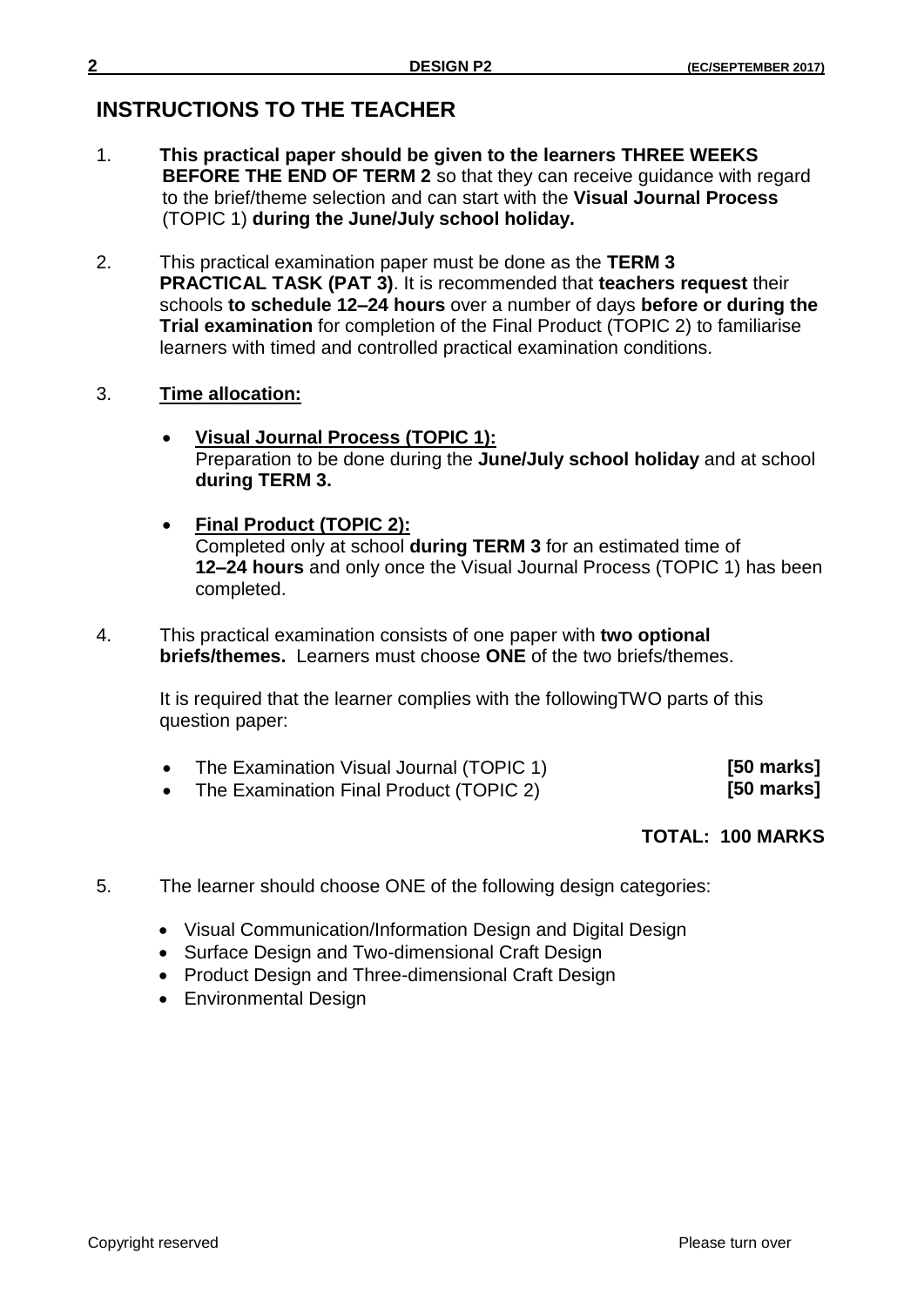## **GRADE 12 TERM PLANNER**

 *- - - Calendar to assist in the planning of practical dates and times:*

| <b>Garriso</b> | <b><i><u>R. By Lin</u></i></b> | Tematics  | Weimastay | Titamellay |      | Batarday |  |
|----------------|--------------------------------|-----------|-----------|------------|------|----------|--|
|                | <b>July 2017</b>               |           |           |            |      |          |  |
|                |                                |           | в         | 也.         | ÷    | ٠        |  |
| ۰              | 10                             | <b>TE</b> | 12.       | 13         | 14   | 15       |  |
| 16             | 17                             | 18        | 19        | 20         | 21   | 22       |  |
| 23             | 24                             | 25        | 26        | 27         | $28$ | 29       |  |
| 30             | 31                             | 1/2       |           |            |      |          |  |
|                |                                |           |           |            |      |          |  |

| August 2017 |    |          |     |    |                      |    |  |
|-------------|----|----------|-----|----|----------------------|----|--|
|             |    |          |     | ı  | $\blacktriangleleft$ | ь  |  |
| l6          | т. | <b>a</b> | Į9. | 10 | Ħ.                   | 12 |  |
| 13          | 14 | 15       | 16  | 12 | 18                   | 19 |  |
| 20          | 21 | 22       | 23  | 24 | 25                   | 26 |  |
| 27          | 28 | 29       | 30  | 31 | <b>WORLD</b>         |    |  |
|             |    |          |     |    |                      |    |  |

|    |    |    | September 2017 |        |    |    |
|----|----|----|----------------|--------|----|----|
| ь  | Æ. | в  | ١m             | $\tau$ | ı  |    |
|    | tt | 12 | 13             | 14     | 15 | 16 |
| 17 | 18 | 13 | 28             | 21     | 22 | 23 |
| 24 | 25 | 26 | 27             | 28     | 28 | 30 |

|    |    |    | October 2017 |    |    |    |
|----|----|----|--------------|----|----|----|
| ٠  | z  | э. |              | s. | s. | Ŧ  |
| в  | m  | 10 | Ħ            | 12 | 13 | 14 |
| 15 | 16 | 17 | 18           | 19 | 20 | 21 |
| 22 | 23 | 34 | 25           | 26 | 27 | 28 |
| 29 | 30 | 21 |              |    |    |    |

#### **Important term dates:**

- Receive Design P2 Practical: **05 – 09 June 2017**
- Schools close (Term 2): **30 June 2017**
- Schools open (Term 3): **24 July 2017**
- Trial Practical Examination dates: *\_\_\_\_\_\_\_\_\_\_\_\_\_\_\_\_\_\_\_\_(fill in)*
- Trial Examinations begin: *\_\_\_\_\_\_\_\_\_\_\_\_\_\_\_\_\_\_\_\_(fill in)*
- Trial Examination Theory date: *\_\_\_\_\_\_\_\_\_\_\_\_\_\_\_\_\_\_\_\_(fill in)*
- Schools close (Term 3): **29 September 2017**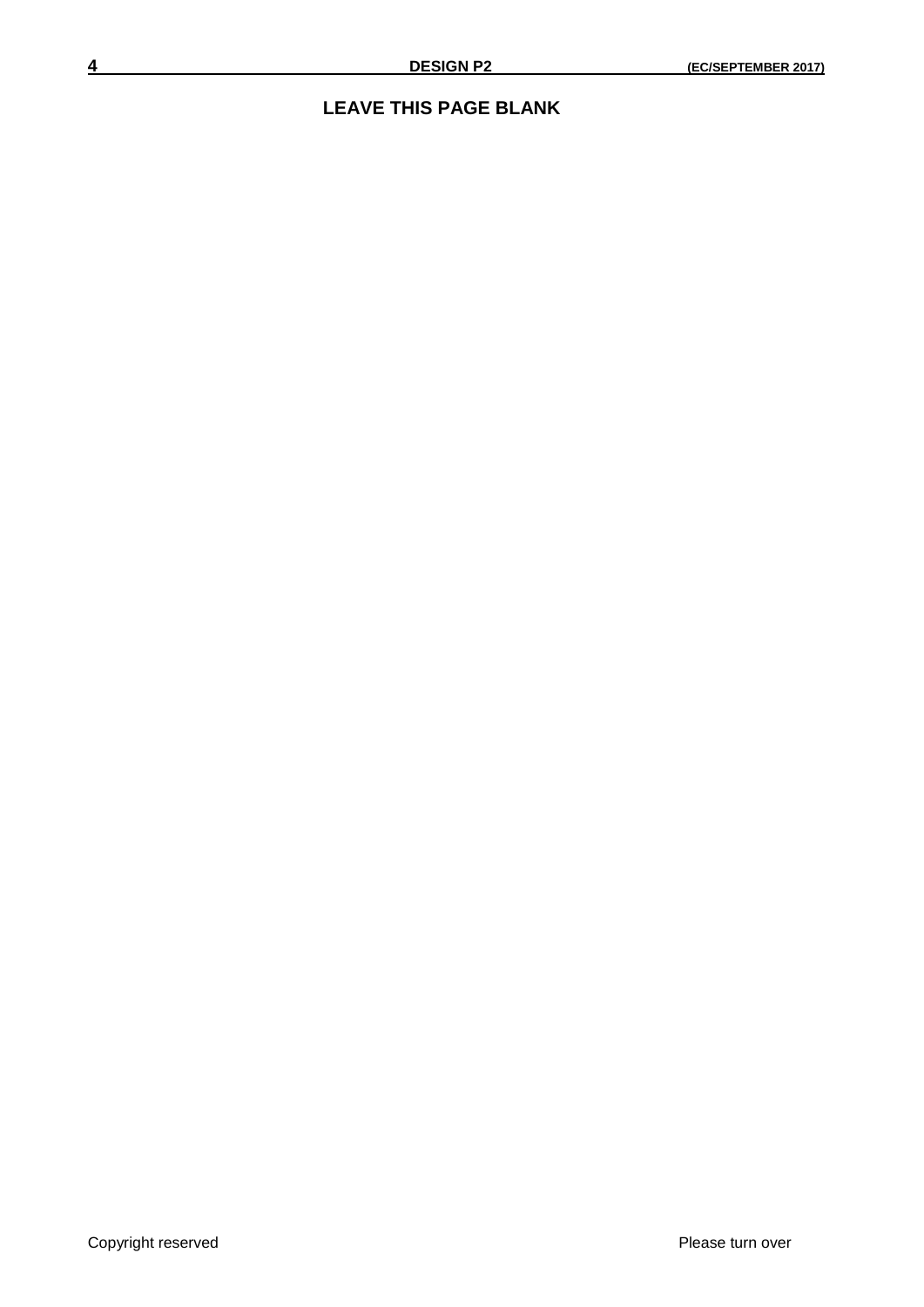## **\*\*NEW 2017**

# **THE IMPORTANCE OF THE TERM 1 AND TERM 2 RESEARCH TASKS**

#### *This is also referred to as 'Design in a Business Context'.*

**There is NO TERM 3 research task.** Learners are allowed to re-submit their TERM 1 and TERM 2 Research Tasks for a re-mark during TERM 3. This is very important as it contributes towards 20% of the end-of-year final exhibition mark in November.

Learners must combine their TERM 1 and TERM 2 research tasks into one document towards their **end-of-year final exhibition mark** and this must be handed to the teacher at the end of Term 3.

#### **The end-of-year final exhibition**

The end-of-year final exhibition mark will be compiled in the following way:

#### **Visual Journal Process (TOPIC 1):**

- Term 1 **(40)** Visual journal/sourcebook
- Term 2 **(40)** Visual journal/sourcebook
- Term 3 **(50)** Visual journal/sourcebook

#### **TOTAL: 130**

#### **Final Product (TOPIC 2):**

- Term 1 **(50)** Final Product
- Term 2 **(50)** Final Product
- Term 3 **(50)** Final Product

#### **TOTAL: 150**

These totals **(130 + 150 = 280)** are **converted to 80%** of the end-of-year final exhibition mark.

The TERM 1 and TERM 2 Research Tasks **(10 + 10)** are added to the **80** for a combined **TOTAL exhibition mark** of **100.**

**Learners and teachers need to be aware of the important value and weighting of the two research tasks**. **Research tasks marks (10 + 10) are added as raw marks to the compressed Visual Journal Process and Final Product marks.**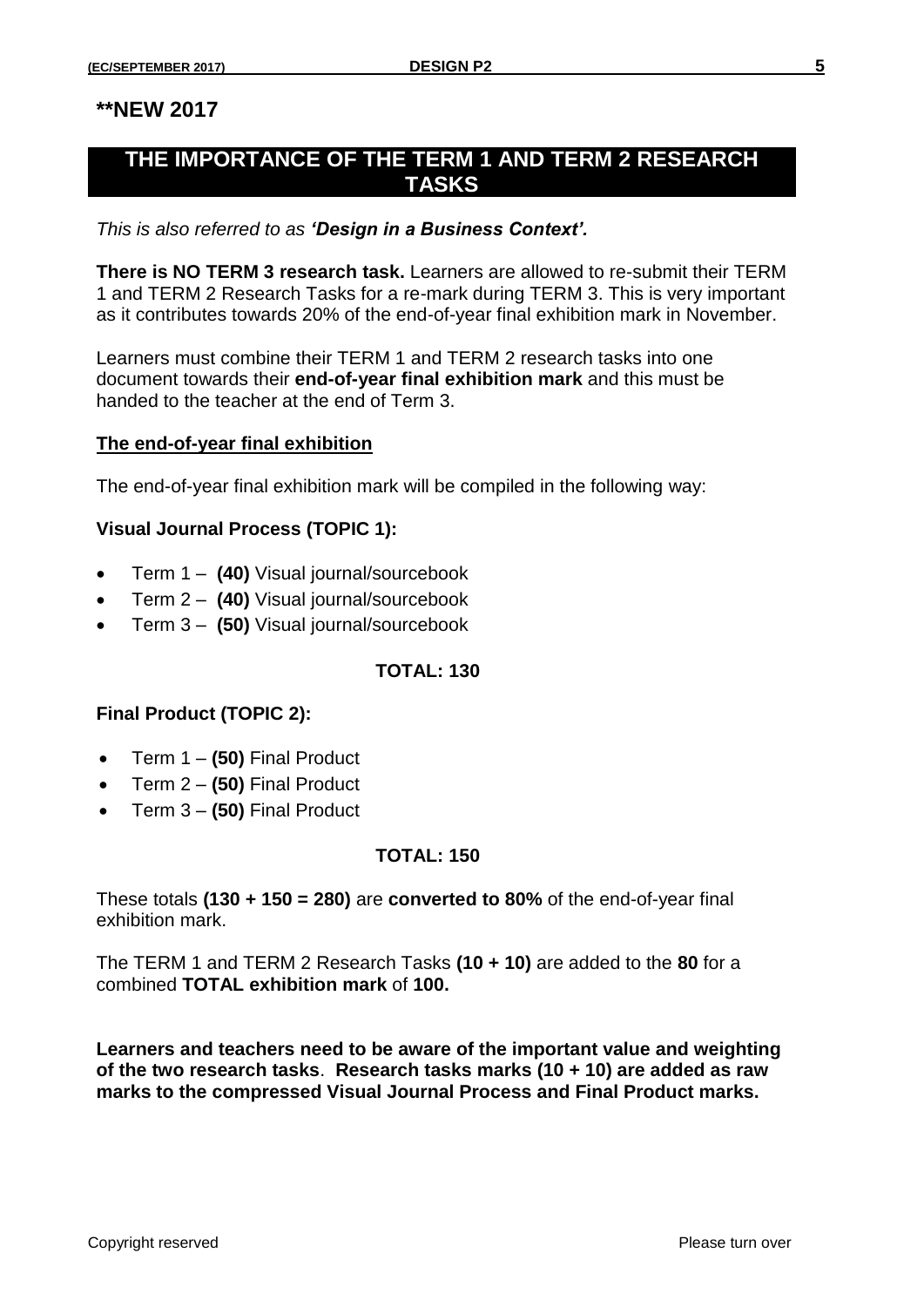# **\*\*NEW 2017**

# **THE FORMAT OF THE RESEARCH TASKS**

It is important to integrate the TERM 1 and TERM 2 research tasks with the practical brief/theme as far as possible. This is up to the discretion of the teacher and may be related to the specific practical discipline that is being taught.

The research tasks should be seen as part of the Visual Journal Process (TOPIC 1) and it is suggested that it should consist of:

- A topic-related and presentable front and back cover;
- A content page;
- An introduction;
- Content (4–8 pages);
- A conclusion;
- A detailed bibliography (e.g. Title underlined; author(s) in brackets; publisher; publishing date; web link, blog + date, etc.) and
- Labels to accompany all visual material. (title; materials used; name of designer; country in brackets; date).

### **The final weighting of each research task must be converted to a total of 10 marks each.**

*\* Source: CAPS Document*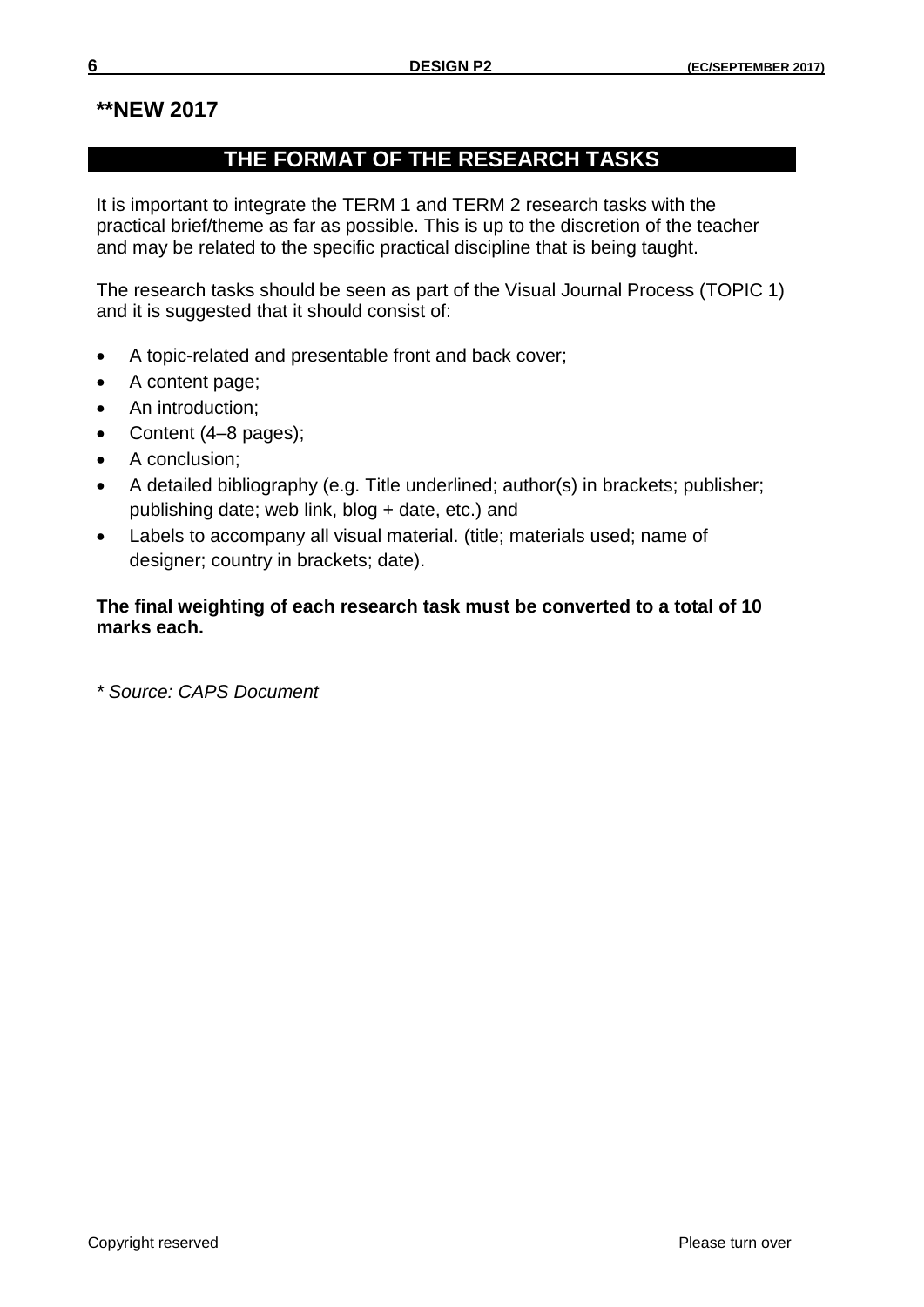#### **INSTRUCTIONS FOR 2017**

# **INSTRUCTIONS TO THE LEARNER: VISUAL JOURNAL PROCESS**

This examination booklet refers to two main topics:

- **Visual Journal Process (TOPIC 1)** and the
- **Final Product (TOPIC 2)**

The visual journal **(TOPIC 1)** has the **same weighting** as the final product so spend an equal amount of time on both – **50 marks** for the visual journal and **50 marks** for the final product.

- 1. The **cover page only** of the brief/theme **you choose** must be cut out and pasted in your visual journal at the start.
- 2. **Concept:** The learner is to clearly indicate their intention/concept through **brainstorming, miniature sketches and/or a written essay (rationale).**
- 3. **Reference material: Explore as many different options** as you research and **collect reference material** for your theme in the form of life-drawings, original photography, images from magazines and newspapers, etc. **These must be creatively presented and displayed** in your visual journal so that you can show your understanding of the value of layout and design in your visual journal **(Presentation).**
- 4. Your reference material may be in a **collage format**  this format is not essential, however.
- 5. Remember that your reference material must have additional **accompanying notes or comments** to further explain your thinking process and make clear your intentions.
- 6. **Drawing:** Your visual journal must show evidence of **drawings** based on your reference material. It is important that you **personalise these by redrawing them and creating original designs. Direct copying (plagiarism) of an image or design that is not your own will be heavily penalised.**  Extreme importance is placed on the process of **transforming** your reference material.
- 7. You are required to develop a variety of **compositional rough drawings** before you complete a drawing of what your final product will look like.
- 8. A **final A3 drawing** of what your final product will look like must be presented at the end of your visual journal. It is recommended that this is a **pencil tonal drawing or a full-colour version.** This final drawing is there to improve your drawing mark if your drawing throughout your visual journal is weak.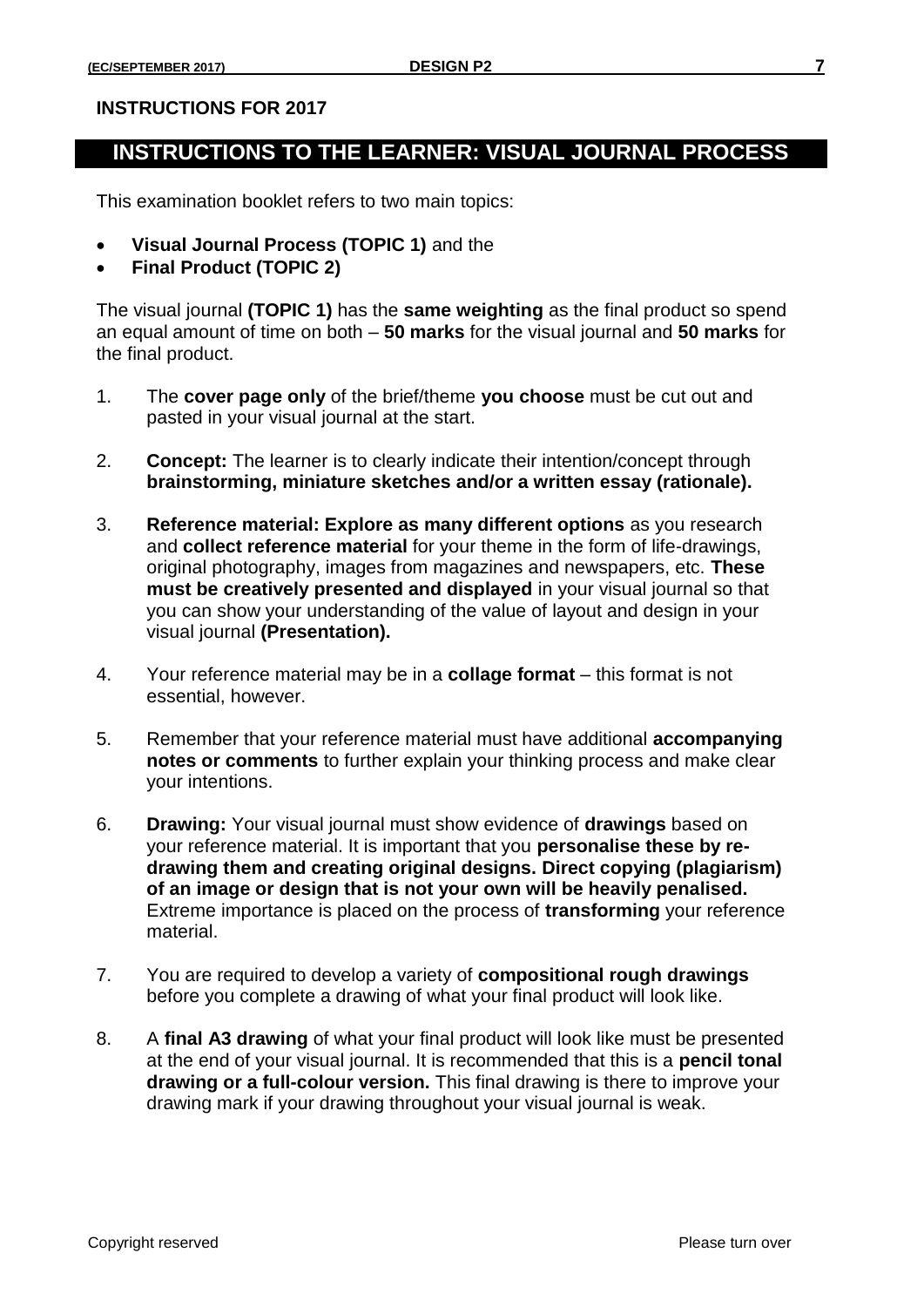#### **Important to remember:**

In your visual journal there must be a **clear documented journey** from the **start of your brainstorm/essay to a completed final drawing**! No steps must be left out.

#### **Design in context:**

1. **Presentation:** It is required that you present your design **in context**. What this means is that you must show **how your final product functions in a 'life-like' space/environment.**

This is especially important in the area of **Two-Dimensional Surface Design** (textile design, gift-wrap, mosaic, wall paper, beadwork or any 'flat' design) and **Three-Dimensional Product Design** (basketry, ceramics, furniture, jewellery, wirework, fashion or any other three-dimensional design).

2. This must be shown in your visual journal through **drawing/collage/ photography**/**digital manipulation** or incorporated within your final product (TOPIC 2).

**Suggestions for design in context** may include an:

- Interior setting such as the inside of a room in a home, office or any commercial space;
- An exterior environment on a building or in a landscape;
- On printed media such as a newspapers, magazines, billboards, etc.
- On an item of clothing, furniture or linen or;
- Physically interacting with a person in some way.

#### **Guidelines for three-dimensional product designs**

- 1. If you design a three-dimensional product, **orthographic diagrams** (front view, top view, side view) as well as a final mock-up drawing must be present in your visual journal.
- 2. Detailed **measurements** must be used to indicate the final scale. **Assembly instructions** must also be described.
- 3. You must explain your **choice of construction material(s)** (wood, metal, plastic, wire, paper, etc.) for your final product and explain how the **properties of the your chosen material** (strength, hardness, toughness, flexibility, corrosion resistance, waterproofing, etc.) supports and improves the functionality of your product.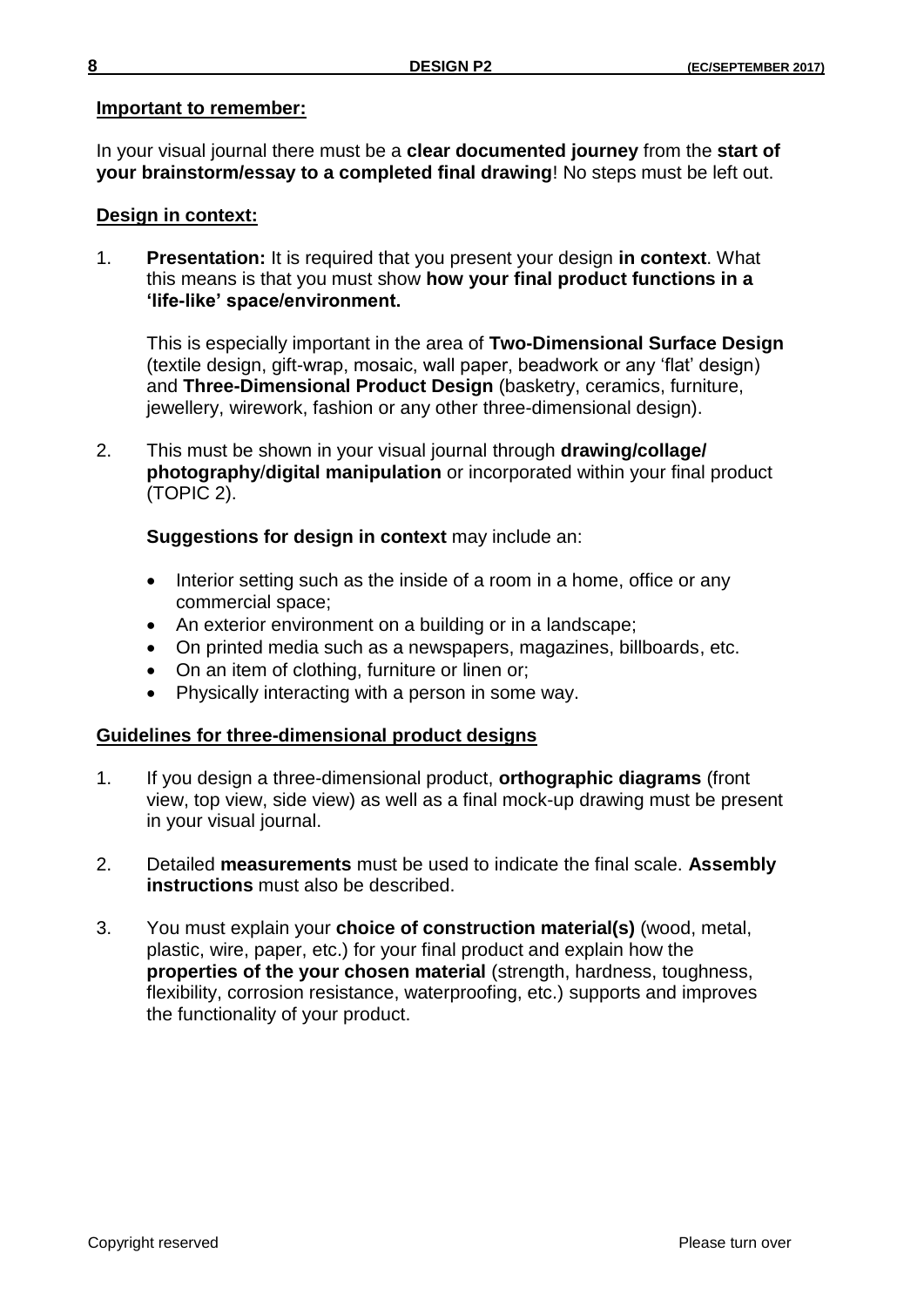#### **GUIDELINES 2017**

# **INSTRUCTIONS TO THE LEARNER: FINAL PRODUCT**

- 1. Your Visual Journal process (TOPIC 1) work must be completed before the start of your Final Product (TOPIC 2).
- 2. Your teacher may not assist you in any way with the production of your final design and will strongly encourage you to **make your own decisions** regarding your final processes.
- 3. Your final product must show evidence of **12–24 hours of work**. Your teacher must make sure that there is enough time for you to complete your final product in the **time allocated.**
- 4. Your final product may **NOT be done at home** and may **NOT leave the classroom.** Time management is important.
- 5. You must show an **advanced degree of technical skill** in the medium (drawing; painting; printing; pottery etc.) that you choose. It is therefore advisable that you produce a design in the design discipline that you have studied **using the medium that you are skilled at.**
- 6. If you produce a two-dimensional product (poster; CD cover; book jacket etc.) it **MUST be slightly larger than A3 in size**. The size of a two- or threedimensional design **can, however, depend on the function of the object** being made.
- 7. If your final product is a **printed digital image** there must be evidence of the original drawing(s)/designs(s) in your visual journal. Your original designs must be scanned or photographed for your printed digital image and **must be present** at your end-of-year final exhibition.
- 8. Any two- or three-dimensional designs based merely on craft processes like decoupage, etc. for decorative purposes will be penalised. **Craft processes may be used to create an original product.** Your final product must show sufficient **skill in technique** and a **progression of design skills** you have developed from Grade 10.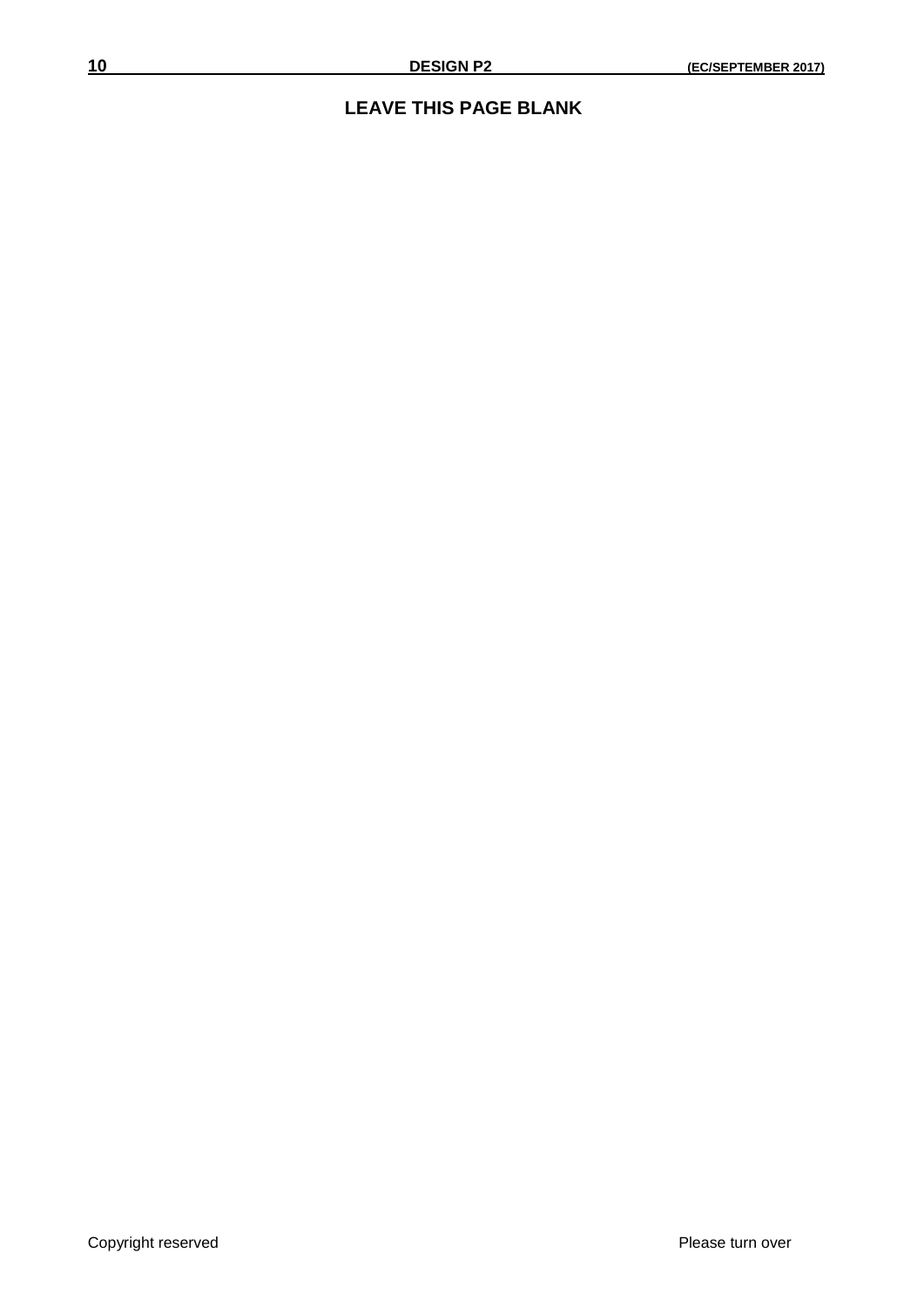# **2017 MARKING RUBRIC/GUIDELINES:**

The rubric below is the suggested **marking rubric** that teachers may make use of for the marking of the Visual Journal Process (TOPIC 1) and the Final Product (TOPIC 2).

This is to ensure **standardisation with regard to marking** across all schools in the Eastern Cape Province. This must be pasted at the end of the visual journal.

 **- - - - - - - - - - - - - - - - - - - - - - - - - - - - - - - - - - - - - - - - - - - - - - - - - - - - - - - - - - - - -**

#### **SEPTEMBER P2 PRACTICAL** – **PAT 3**

#### **VISUAL JOURNAL PROCESS (TOPIC 1)**

| <b>CRITERIA</b>                                                                                                                                                                  |  |    |
|----------------------------------------------------------------------------------------------------------------------------------------------------------------------------------|--|----|
| <b>Expression of intention and rationale: (Concepts/Creativity)</b><br>Thought processes; Pushing the boundaries of design; Critical and<br>analytical thinking; Idea generation |  | 10 |
| <b>Evidence of research:</b> Experimentation and exploration of<br>source/inspirational material; Investigation                                                                  |  | 10 |
| Technical ability: Skills, execution, experimentation and exploration of<br>media.                                                                                               |  | 10 |
| Evidence of detailed planning and presentation: Showing all the<br>steps and planning towards a final design from the start, to a<br>completed final mock-up; Problem-solving    |  | 20 |
| <b>TOTAL:</b>                                                                                                                                                                    |  | 50 |

#### **FINAL PRODUCT (TOPIC 2)**

| <b>CRITERIA</b>                                                                                                                                                                                                                                    |    |
|----------------------------------------------------------------------------------------------------------------------------------------------------------------------------------------------------------------------------------------------------|----|
| <b>Creativity/Originality/Interpretation</b> in terms of the concept, function<br>and solutions that are relevant to the brief. Does it communicate<br>effectively? Is the product successful/marketable/contemporary/<br>relevant/smart/on trend? | 20 |
| Evidence of design involvement: Interpretation and appropriate use<br>of the chosen design elements and principles.                                                                                                                                | 10 |
| Technique and craftsmanship: Method/Making; Competence in<br>chosen materials and techniques                                                                                                                                                       | 10 |
| Professional presentation and time management (12–24 HOURS)<br>Is it complete? Is it neat? Are there still areas that need work? Does it<br>looked rushed and untidy?                                                                              | 10 |
| ΤΟΤΑΙ :                                                                                                                                                                                                                                            | 50 |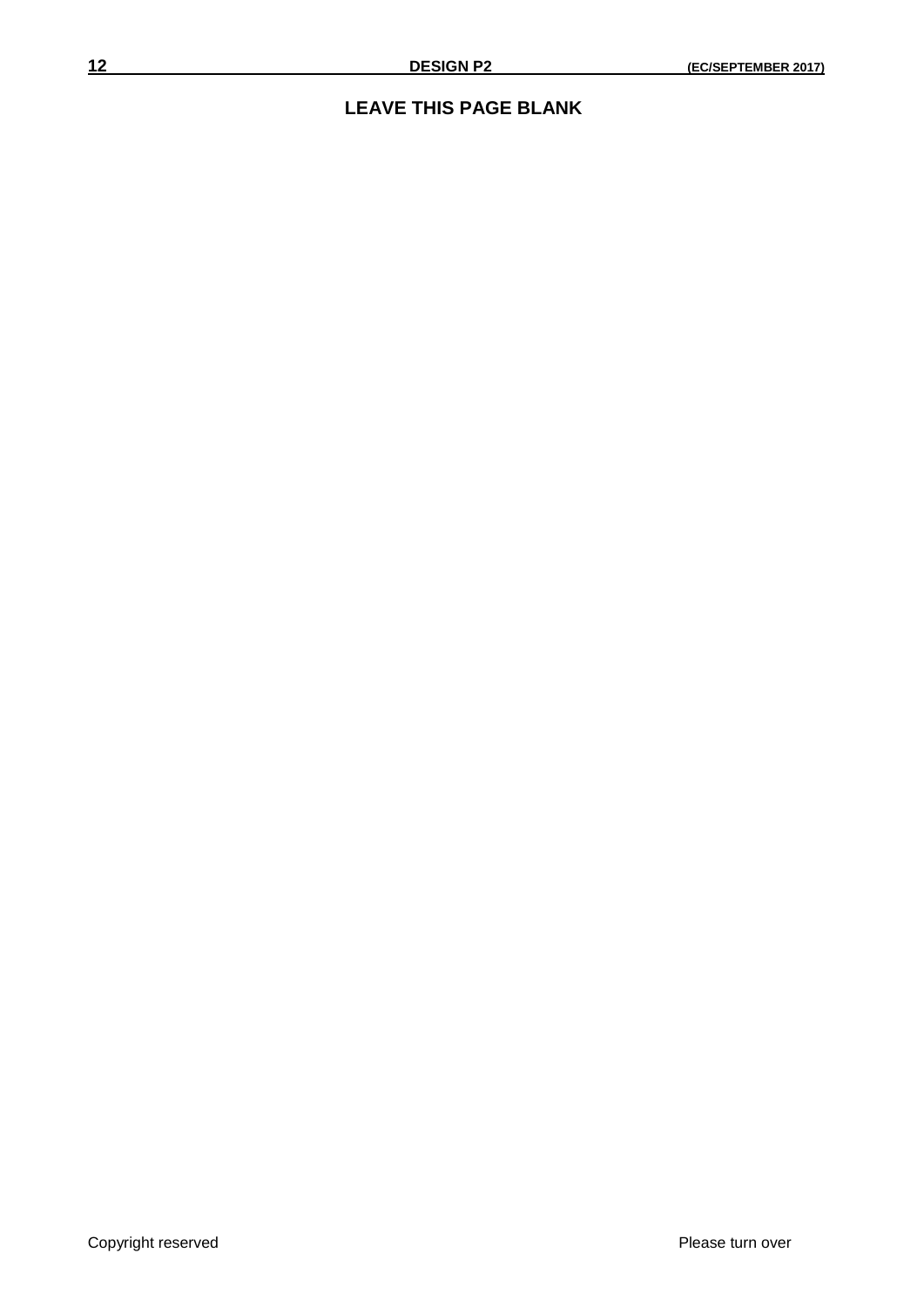# **BRIEF/THEME 1: ICONIC SOUTH AFRICAN BRANDS**

As South Africa's Heritage Day approaches on 24 September, take a moment to think fondly of those iconic brands that contribute to our heritage and who we are, unique in this world and proudly South African.

The influence that these brands exert on consumer behaviour means they have also become part of the social history of the times, reflecting the fashion, art, literature, technology, health, sport and social norms of the day.

The early days of branding in South Africa date back more than 150 years to a number of iconic brands that form very much a part of the branding scene today. Most of us will remember these brands as part of our childhood, forming part of our life memories, in a way that is so embedded that when we think chutney we think Mrs Balls, or custard Ultramel or tomato sauce All Gold.

Take a few minutes to think about what these brands mean to you and why? Some well-known iconic South African brands include: Black Cat, Koo, Grandpa, Lucky Star, Bakers, Castle Lager, Chappies, NikNaks and the Spur and Nando's franchises.

What other iconic South African brands can you think of?

#### **YOUR TASK:**

- 1. Create a design that is inspired by an iconic South African brand. Your final product must reflect the brand's physical characteristics and elements (colours, shapes, textures, etc.)
- 2. Identify the USP of the brand. The USP (Unique selling point) is the one factor that differentiates the product from its competitors, such as cost, quality, luxury, safety or the first-ever product of its kind. It may be linked to a sensory experience such as taste or an emotive quality such as 'love' or 'happiness'. A USP could be thought of as 'what you have that competitors don't.' Create a product that embodies the core values and USP of an iconic South African brand.
- 3. Re-design an iconic South African brand without losing the elements that makes its distinctive.

*NOTE: You may combine two of the above tasks with each other.*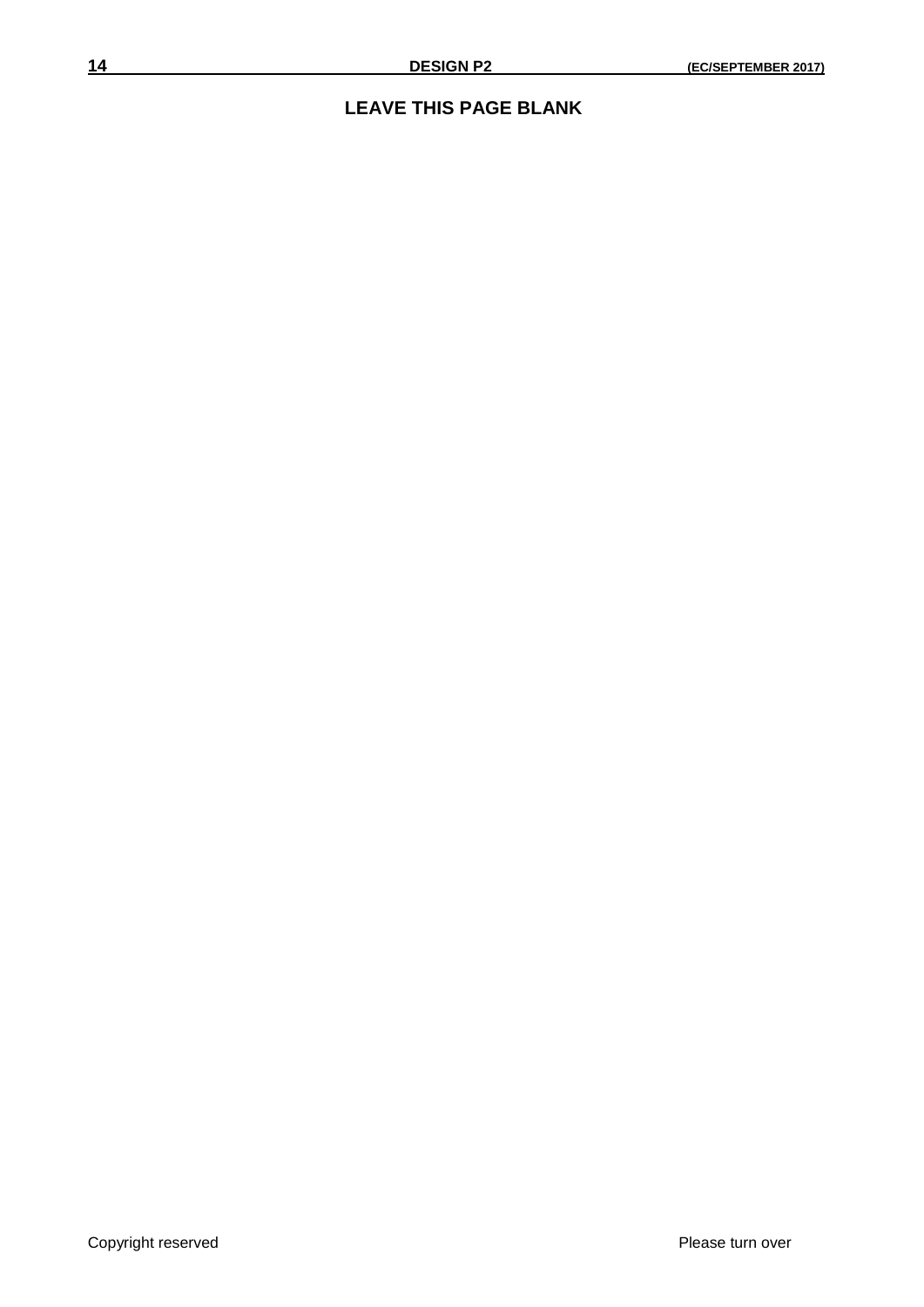#### **ICONIC SOUTH AFRICAN BRANDS:**

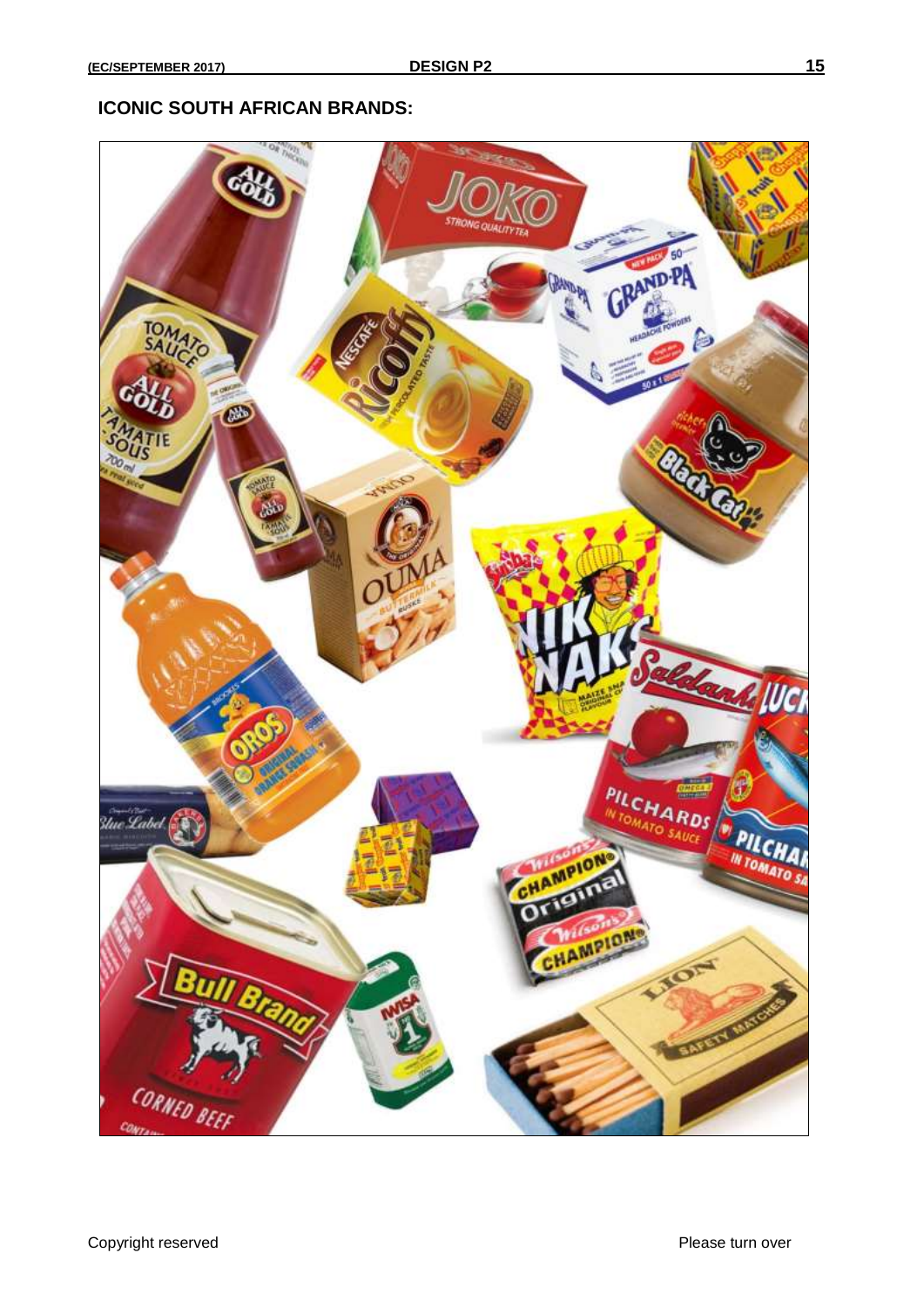#### **RE-BRANDING:**

| <b>Black Cat by Kyle van Zyl</b>                                                                                                   | <b>Ouma Rusks by Almari Carosini</b>                                                                                                       |
|------------------------------------------------------------------------------------------------------------------------------------|--------------------------------------------------------------------------------------------------------------------------------------------|
| Van Zyl's design is a bold reimagining of                                                                                          | Carosini's take on the packaging for Ouma Rusks mixes                                                                                      |
| Black Cat peanut butter in contrasting                                                                                             | African patterning with knitting and doily patterns screen-                                                                                |
| black and yellow complete with punchy<br>text.                                                                                     | printed on a natural brown cardboard base.                                                                                                 |
|                                                                                                                                    |                                                                                                                                            |
| All Gold by Kirsten Bennett<br>Bennett's ode to the original All Gold<br>from 1910 sports an Art Nouveau styled<br>logo and label. | <b>Jungle Oats by Sarah Mitchell</b><br>A jungle adventure plays out in Mitchell's illustrative and<br>distinct packaging for Jungle Oats. |

[Source:<http://10and5.com/2016/03/18/7-iconic-south-african-brands-get-reimagined/>**]**



**Mageu Packaging Re-design:** The aim of the re-design of the traditional drink's packaging was to attract a younger target audience, maintain its traditional heritage and attain a more contemporary look. The flavour of each drink was used to derive a unique South African inspired 'Shwe shwe' pattern which was used on each package.

[Source: [https://www.behance.net/gallery/4345063/Mageu-Package-Re-design\]](https://www.behance.net/gallery/4345063/Mageu-Package-Re-design)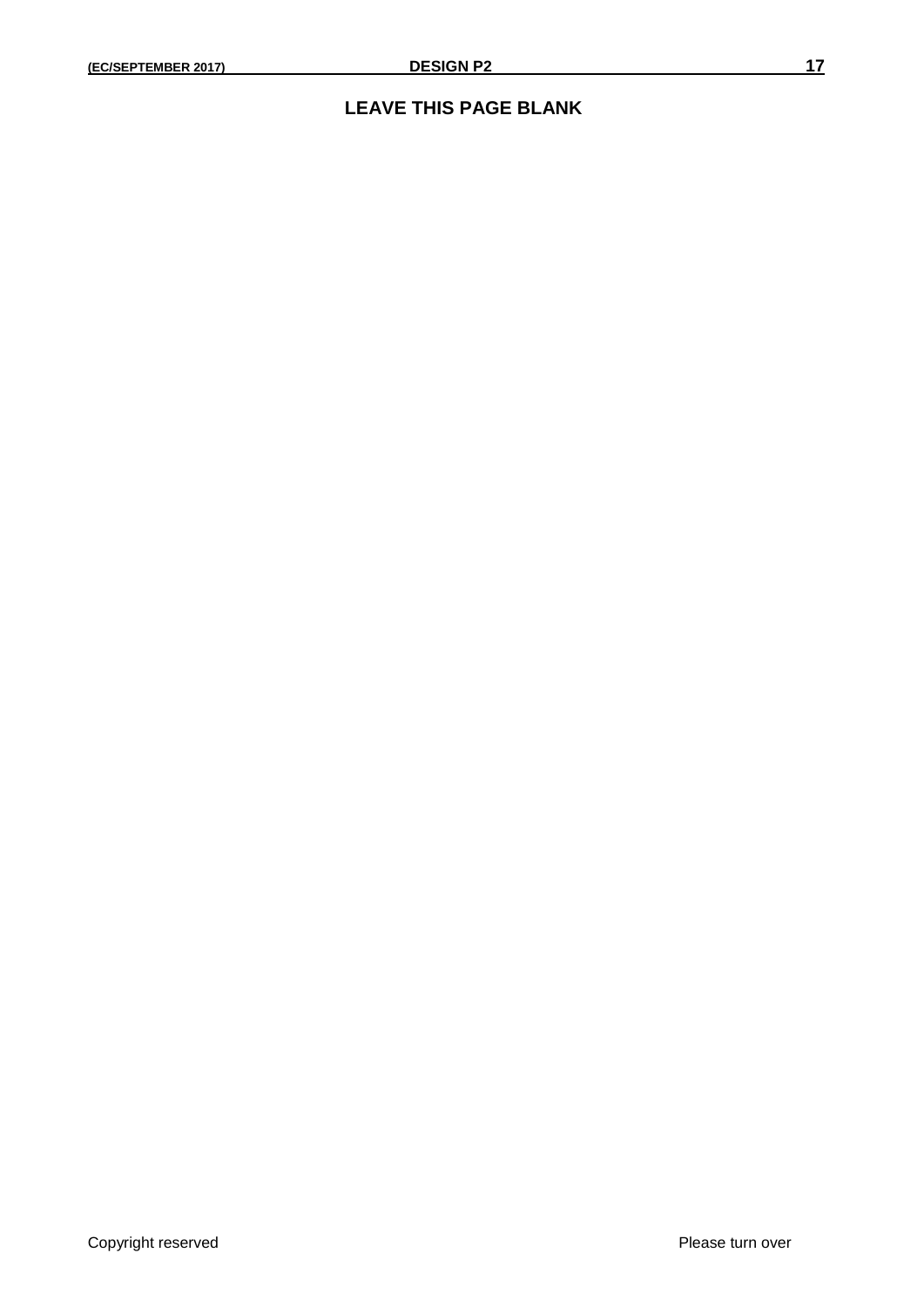# **BRIEF/THEME 2: CLEAN ENERGY IDEAS**



There are many natural energy sources that can be used to provide a source of clean and renewable electricity or even used for other purposes such as providing heating for your home or business. The three main sources of natural energy are the **sun**, **wind** and **water**.

## **YOUR TASK:**

Create a design that celebrates the earth's natural energy resources.

# **1. SOLAR ENERGY SOURCE**

The sun provides a source of energy to the earth in the form of solar radiation. We can use this solar energy source to not only generate electricity but to also heat water. The main advantage of this type of energy source is that the equipment required to convert the sun's energy into electricity or hot water supply is through the use of solar panels which results in a reduction or even elimination of energy bills in some cases for homes or businesses.

Solar energy is not only sustainable, it is renewable and this means that we will never run out of it. Another advantage is that it is a silent producer of energy and during operation electricity power plants produces zero emission.

## **EXAMPLES OF PRODUCT DESIGN AND THREE-DIMENSIONAL CRAFT DESIGN:**



Sunfire Solutions: South Africa: SunFire Solutions is aimed at assisting Africans to integrate solar cookers into the social, environmental and cultural fabric of life. Southern Africa enjoys the least access to grid electricity of any region on earth.

SunBags or retained heat cookers reduce cooking times and costs. Food cooked half way is placed inside the Bag to continue cooking the remainder of the time on its own. Other products from Sunfire Solutions include the Freeplay Encore Primary Radio and the SunFire Solar Lantern.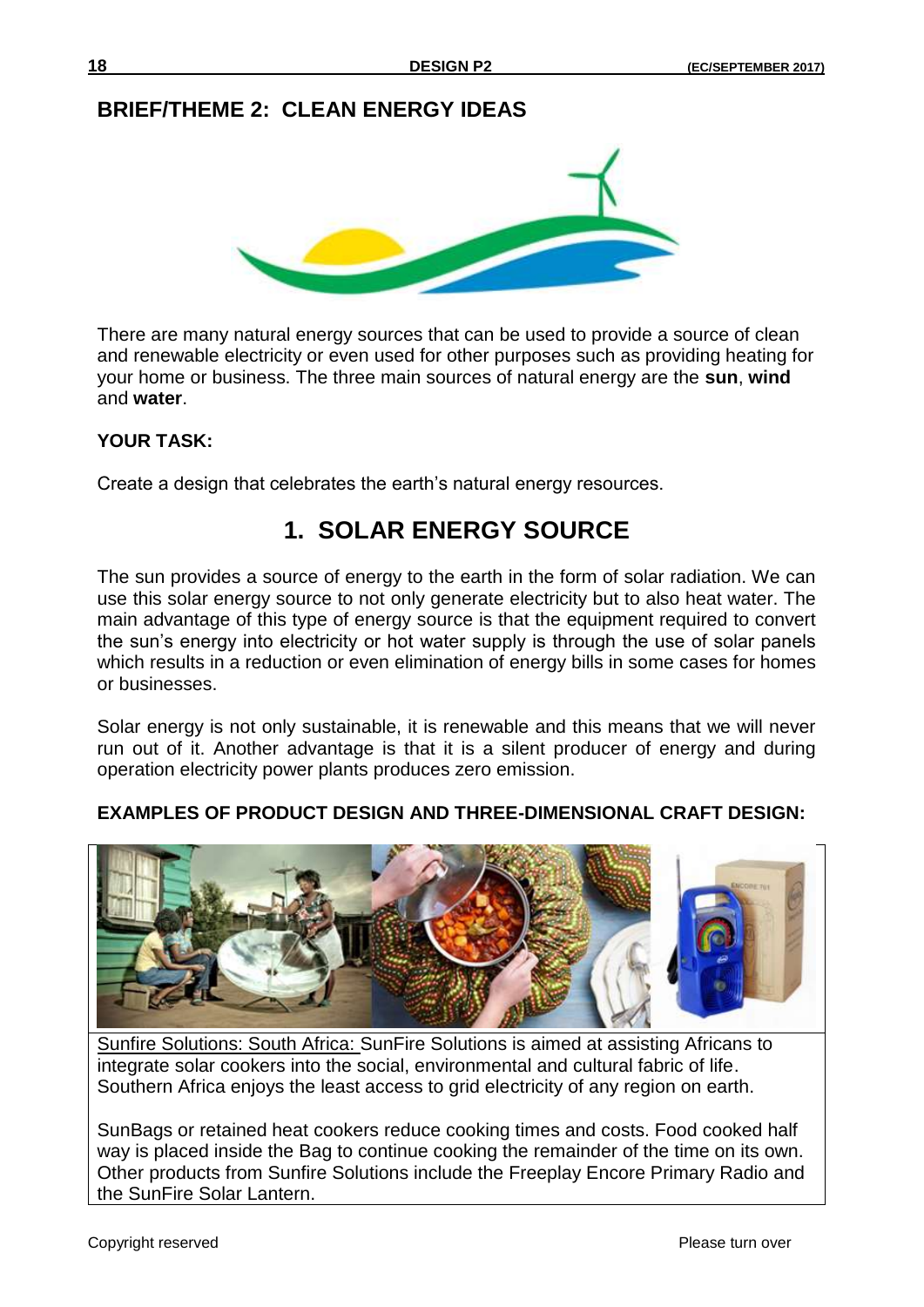# **2. WIND ENERGY SOURCE**

Both industrial and home wind turbines can be used to provide a source of renewable electricity. Industrial wind turbines are mostly found in coastal areas, open plain and gaps in mountains where the wind is reliable, strong and steady. Because good wind resources are often found in remote and/or economically disadvantaged areas, wind power provides steady and significant revenue to rural landowners, farmers, and communities. The turbines occupy little surface area, leaving land open for farming, housing, and other uses.

The problem with renewable wind energy however, is however the relatively low output of electricity you could receive depending on your location. Another disadvantage of wind energy is that with larger wind turbines comes an increase in noise pollution and high maintenance costs.

## **EXAMPLE OF ENVIRONMENTAL DESIGN:**



Metrowind Wind Farm – Eastern Cape, South Africa: MetroWind's Van Stadens Wind Farm is a world-class project under development in the Nelson Mandela Bay Municipality in the Eastern Cape Province. The R550 million renewable energy project, one of the first in South Africa, is an identified strategic economic development project in the region.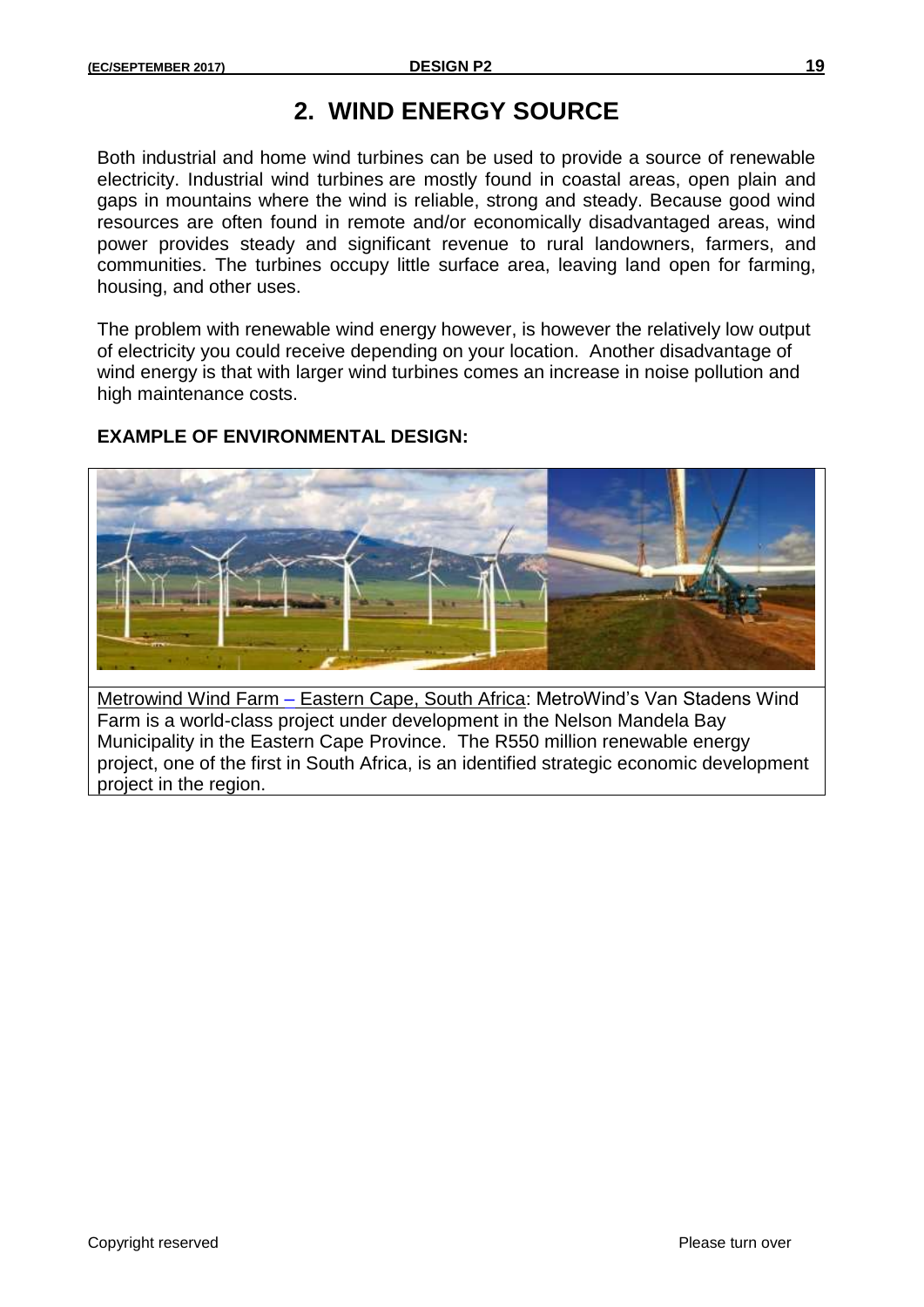# **3. WATER ENERGY SOURCE**

Water contained on the earth can be used in a variety of ways to generate electricity. Tides and waves of the sea can be used to generate electricity whilst rivers can be held back by a hydroelectric dam to provide power to the masses. A method of harnessing the seas natural energy source and increasing in popularity over recent years, is tidal power. This highly renewable energy source has a huge force behind it and is able to drive water turbines situated around 100 meters out to sea as the tides go in and out.

Wave energy is similar to tidal energy in that it has a huge source of energy behind it. Long cylinder containers can be linked together and anchored to the earth close to a shoreline that has significant levels of wave activity. These cylinders have been designed to generate electricity from the rocking motion that the waves place on the wave energy system.

# **EXAMPLE OF ENVIRONMENTAL DESIGN:**



The Gariep Dam – Norvalsport, Eastern Cape/Free State: The Gariep Dam forms part of the Orange River Development Scheme and is the largest hydro-electric dam in the country. Electricity from the dam is fed into the Eskom network at the Hydra Distribution Station near De Aar, which is one of the distribution stations fed by the transmission lines linking the Western Cape with the power stations in Mpumalanga.



Pelamis is an offshore wave energy converter that uses the motion of waves to generate electricity. The power is transmitted to shore using standard subsea cables.

France: Tidal turbines are very much like underwater windmills except the rotors are driven by consistent, fast-moving currents producing electricity.

**EXAMPLES OF VISUAL COMMUNICATION/INFORMATION DESIGN:**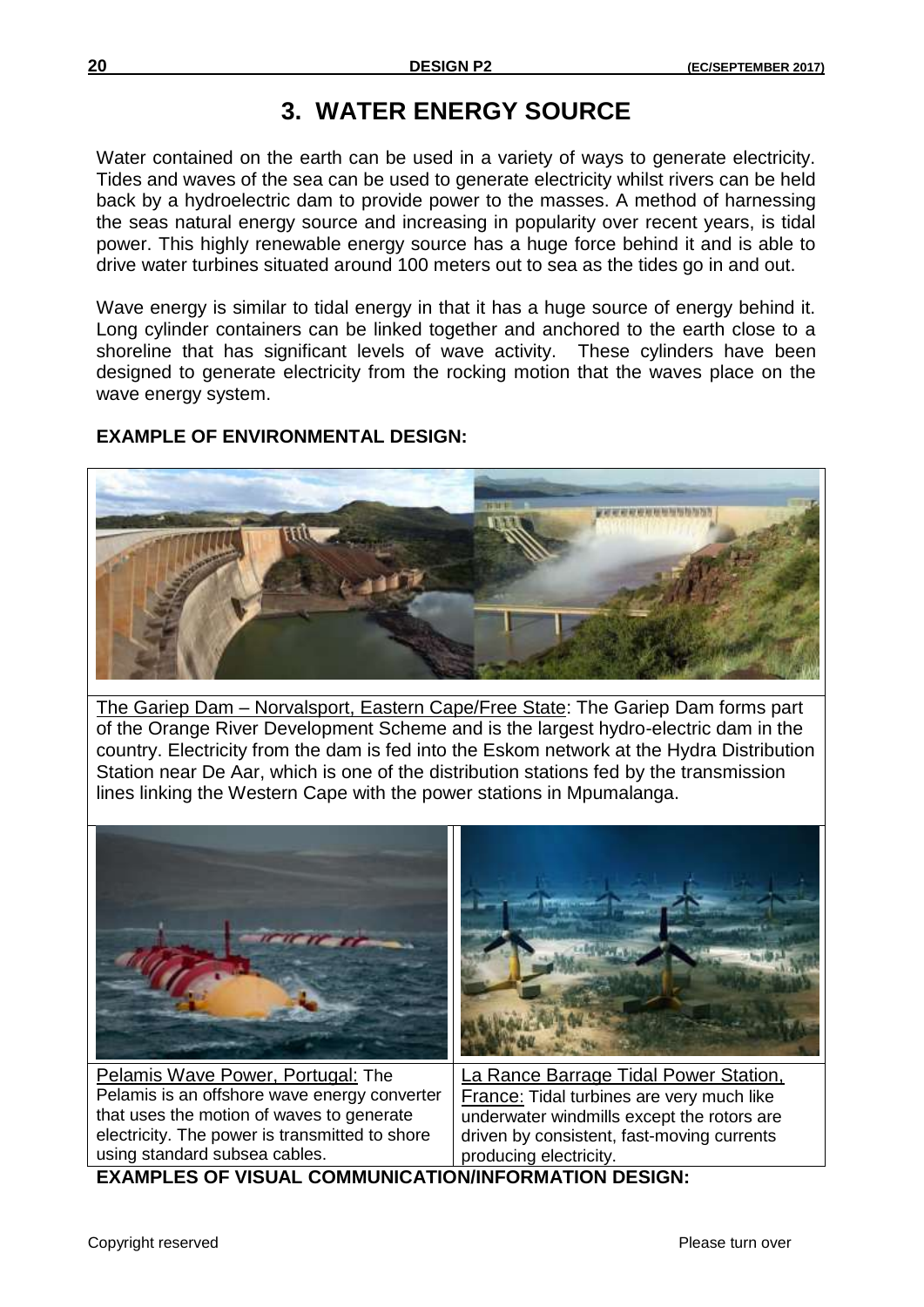

#### **ART DECO CELEBRATES THE SUN**